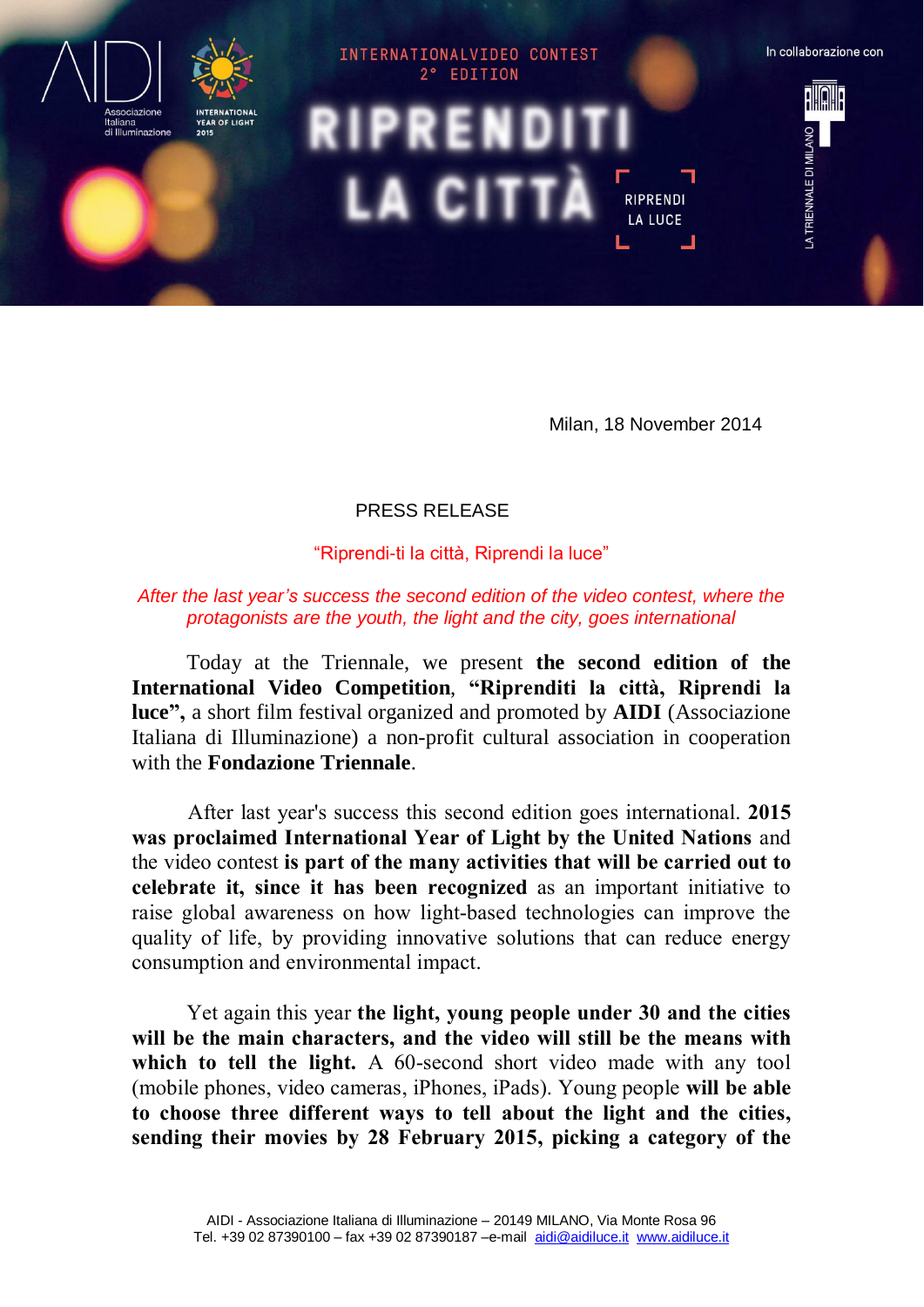

## **three provided: LIGHT AND PLACES, LIGHT AND CINEMA, LIGHT AND MUSIC.**

Among the keynote speakers at the press conference are **Cristina Tajani**, Councillor for Employment, Economic Development, University and Research of the City of Milan, **Gianni Drisaldi,** President of AIDI, **Margherita Suss**, Lighting Designer and Competition Manager, **Nicoletta Gozo**, ENEA Lumière Project Manager, **Gaetano Capizzi**, Turin CinemaAmbiente Festival Director and the **rapper Ghemon** who, with his music, well represents the underground culture and young people's relationship with the city.

"The competition now in its second edition proves to be also this year an important container for the many young people under 30 who want to work with the audiovisual language, telling through the light and its expressions their own way to experience the city and territory" declares **Cristina Tajani, Councillor for Employment, Economic Development, University and Research,** who goes on to say: "The very light becomes protagonist combining culture and art with the search for new means of expression, giving space to creativity and creative people, but above all to Milan, ahead of a key event for the city as the Expo 2015."

The initiative has as main theme the **urban space of the night featuring the light** and seeks to bring out the relationship of young people with "their" city, where they live, study or work, making them more aware **of the importance of lighting in everyday life**. The competition invites the more and more young filmmakers, fans of these means, to represent the light in its daily life of space/time, through their watchful eyes and their sensitivity.

**Thus, the cities become the stage of their video footage,** their illuminated backgrounds, the colourful scenery through which young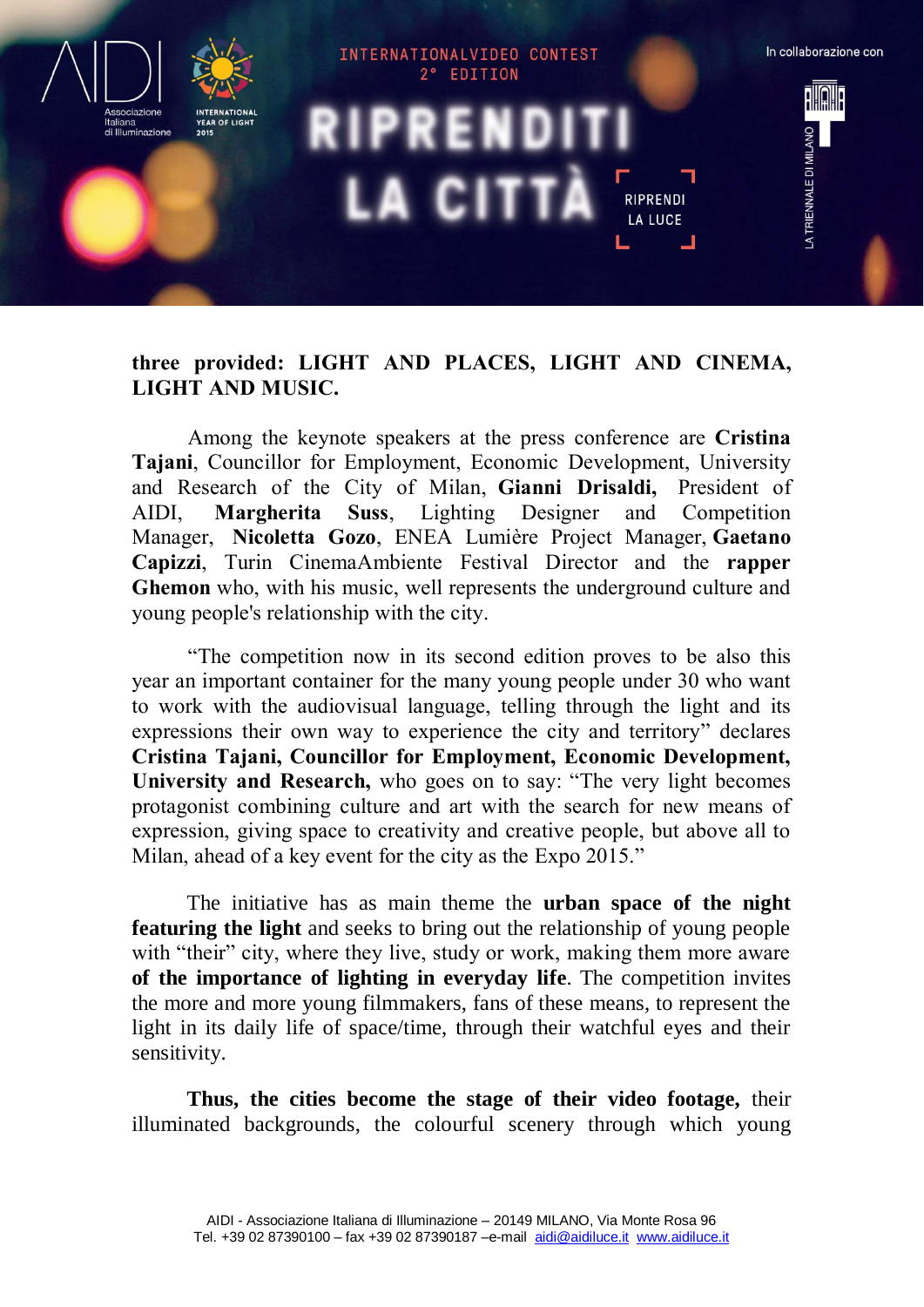

people can tell their stories, their streets, their points of leisure, recreation, meeting and working. A young glance, which through a lot of other 60 second glances, can give us back not only the value of light in our daily lives, but also build a new and more up-to-date "palimpsest" of their dreams and hopes, of the image of our city and especially, of what their eyes are looking at and telling us.

Because of the importance of this message and the issues involved in the contest, this year we had the patronage and support of many institutions such as the **Italian Ministry of Economic Development, of Enea, of the National Council of Architects, of Assil, of the Museo del Cinema in Turin, of the City of Milan and of Turin, of the Politecnico di Milano, of the Politecnico di Torino, of SIF (**Italian Physics Society**), of the Royal College of Art in London and of APDI** (Spanish Lighting Association). In addition, many **Universities and Schools of education, both Italian and foreign,** cooperate in the communication and dissemination of the competition.

The competition was organized with the financial contribution of the leading companies operating in the field of lighting (**Cariboni Group, Enel Sole, Gewiss, iGuzzini and Iren Servizi e Innovazione as gold sponsor; Clay Paky and Osram as award supporter; and Performance in Lighting, Reverberi Enetec, Sforzin Illuminazione and Umpi as silver sponsor**) all aware of how their strategy should be building means that create and disseminate the **culture of light** especially starting with youth.

"For three years the **Cariboni Group** – explains **Dante Cariboni**, Ceo of the Group – was the sole sponsor of the annual competitions organized by AIDI for young graduates and undergraduates, whose objective was the design of lighting systems with innovative sources, and last year we were the "main sponsor" of the first edition of the video contest "Riprendi-ti la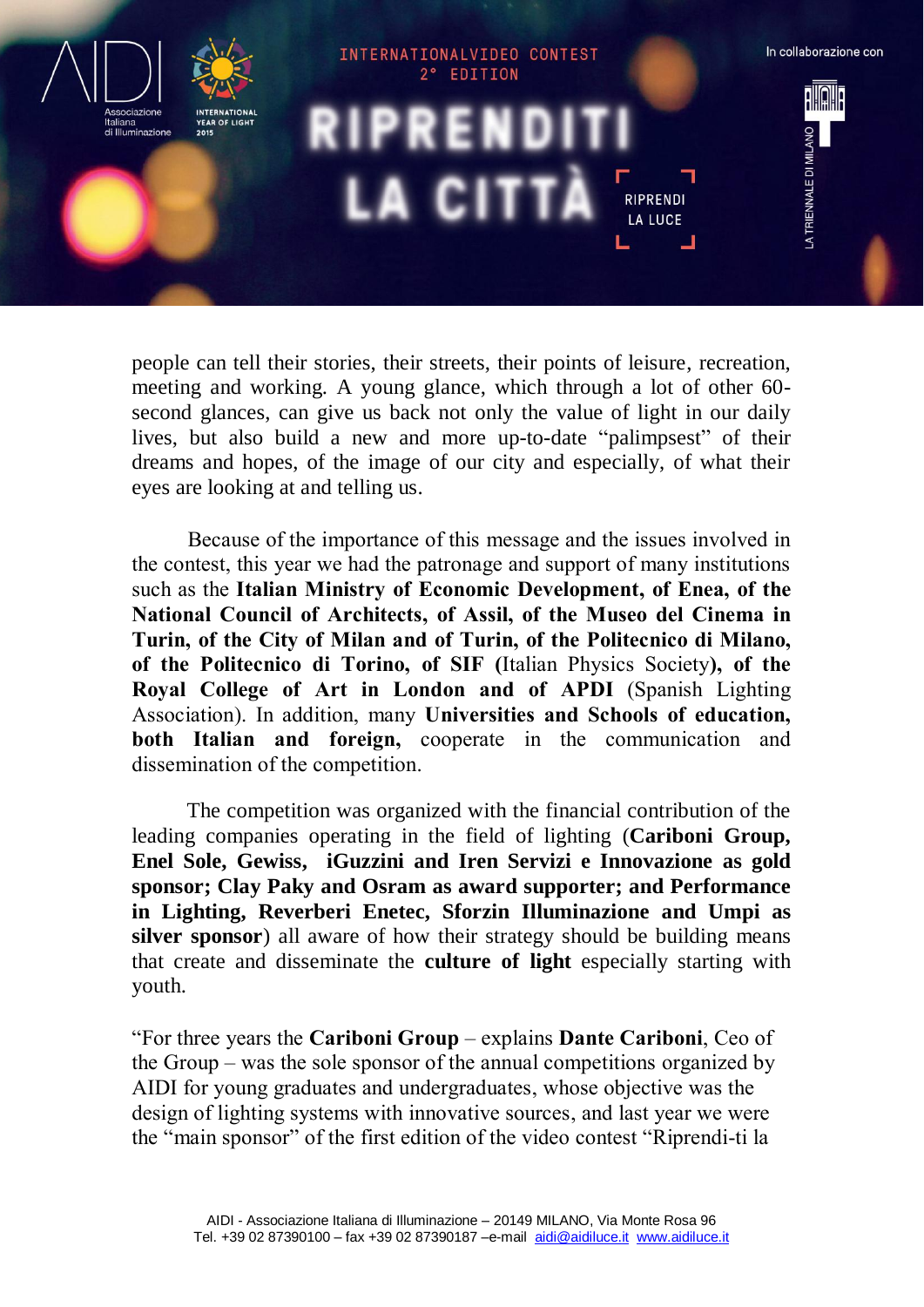

città, riprendi la luce", which ended with an extraordinary success. So – Cariboni continues - to be side by side to AIDI as "gold sponsor" in this second edition, was a choice in line with an awareness campaign aimed in particular at young people that the Cariboni group has since long undertaken to disseminate and to raise awareness about light*.*

"Artificial light is not only the result of a technology but an element that can substantially improve the way in which you can experience urban spaces- says **Barbara Serafini, Enel Sole** Marketing Manager. We are therefore supporting the second edition of the competition "Riprenditi la città, Riprendi la luce" promoted by AIDI. Like the young video-makers put the spotlight on their city so does Enel Sole promote the "culture of lighting" in its highest expression through its contribution to the public, artistic and design lighting both in Italy and abroad".

For **Aldo Bigatti**, Sales and Marketing Director of **Gewiss** "Light is awareness of ourselves and of our surroundings. For this reason and in this extraordinary competition, we have found a unique opportunity to help pass on those values that lighting has in every day life. The youth are the present and the future of a culture built on innovation and ability to use it to the fullest. We therefore believe that they can be a key factor to promote the proper as well as creative use of light in any application domain"**.**

"This initiative of AIDI – says **Adolfo Guzzini, iGuzzini** President– fits very well within the company's desire to emphasize the social role of lighting. The light exerts a high influence on the way people perceive the city and thus indirectly affects our lives. Social innovation through lighting is the message that iGuzzini is launching in its communication, meaning that the lighting creates new spaces and places and sustains a different way of understanding human relationships in urban and not urban landscapes, lit by artificial lighting".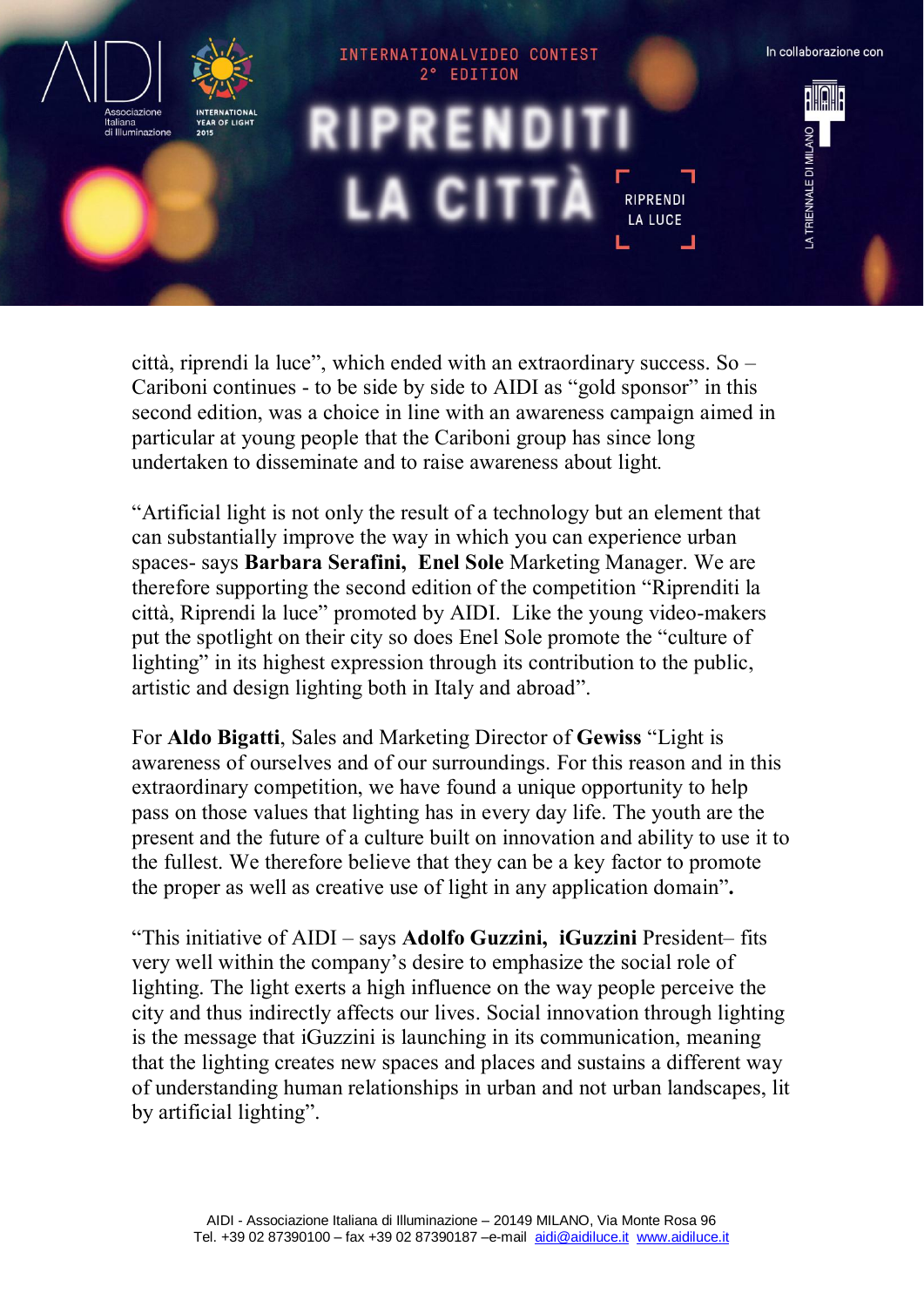

"**Iren** decided to be partner of the competition because it is aimed at the younger generation – explains **Riccardo Angelini**, Managing Director of **Iren Servizi e Innovazione** - and it is a great opportunity to raise awareness on the conscious use of resources and energy saving. Iren Servizi e Innovazione, the Group's company that is active in the field of integrated technology services, has developed a significant expertise in the field of public and monumental lighting and of lighting events, is always paying attention to the testing of technological solutions with high efficiency as recently the use of LED technology".

"I thank the sponsors and partners of the competition– declares **Gianni Drisaldi, President of AIDI, a non-profit cultural association founded in 1958 –** which allowed us to continue to pursue this initiative, which is one of our most important goals, including that of significantly contributing to the spread of the **"culture of light" ,** in order to improve the quality of our lives without neglecting the issue, which is nowadays felt by everyone, of energy savings. This is why we wanted to establish through the competition a **means of instant communication, able to reach young people in an empathic way, being also very attentive to the value of the contents** that will be disseminated mainly by the Universities and Training Centres who agreed with enthusiasm to collaborate on the project and to promote it within their educational Seats".

Entry to the competition is free and the entrants must send their videos to the website **[www.riprenditilacitta.it](http://www.riprenditilacitta.it/)** until the **deadline 28 February, 2015.** 

The videos, which will be judged by a jury made up of **representatives of the world of entertainment and culture**, will be **awarded on March 27 in Turin in the famous Aula del Tempio of the Mole Antonelliana.**